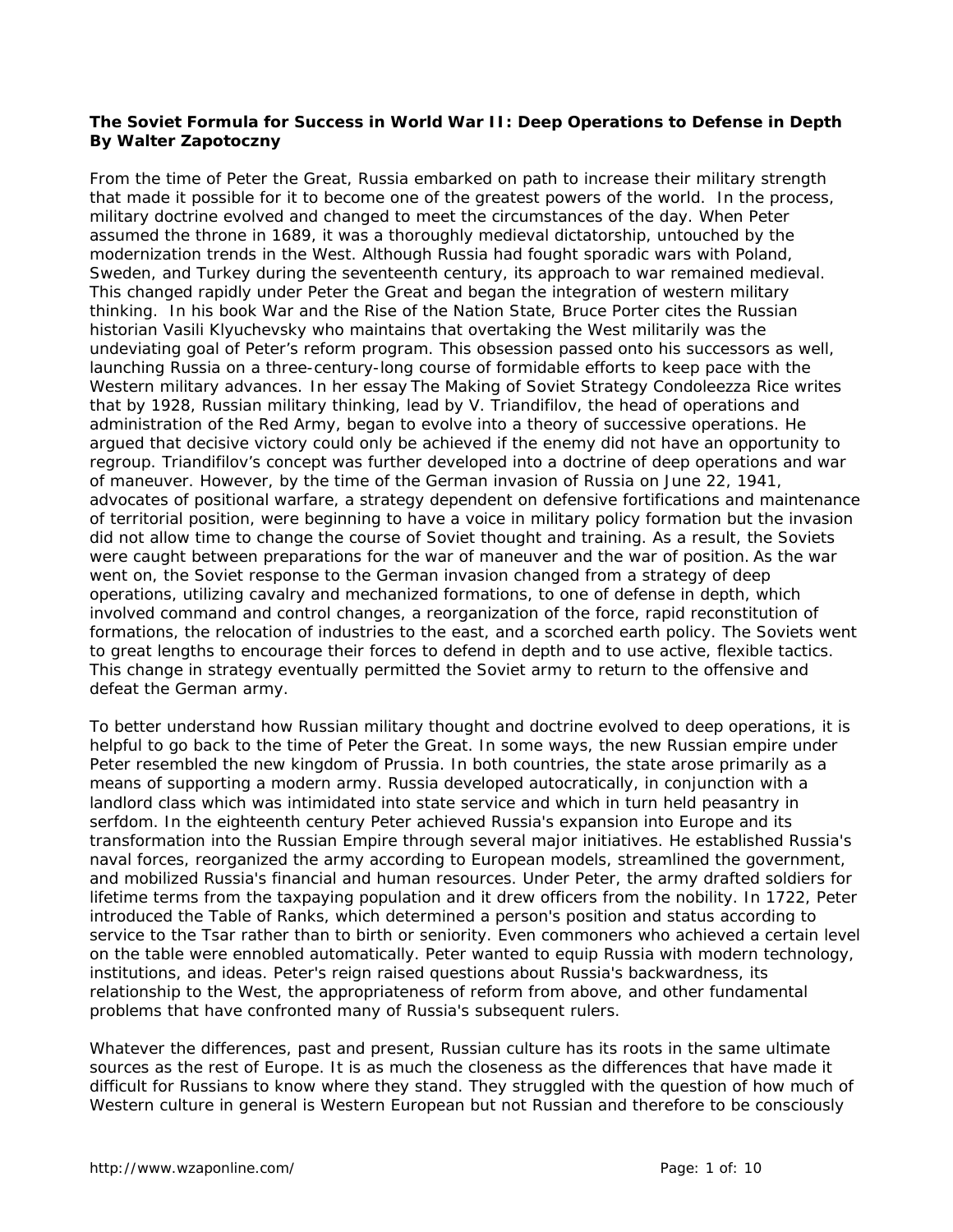borrowed or rejected. They searched for what is uniquely Russian. Military thinkers shared this central concern of Russian intellectuals. The search for the "Russian art of war" was a central issue in nineteenth century Russian military writing. One of the issues related to the search for the Russian identity was the issue of serfdom. Throughout the eighteenth century and through the end of the Napoleonic Wars the serf system, whatever its moral and other faults, posed no problem for the Russian army. On the contrary, it strengthened the army, and helped make it what it was. The harsh but effective forcible enrolling a relatively small number of serfs for lifetime service to maintain a large standing army of professional soldiers was the basis of Russia's successes from 1709 to the mid-nineteenth century. In the eighteenth century this system was perhaps more satisfactory than the mixture of conscription and mercenary service that characterized the armies of old regime Western Europe. Russian peasant soldiers were paid virtually nothing. Once the trauma of recruitment and transportation to their regiments, during which many fled, was over, desertion was very low in comparison with the high rates reported in the West. The Prussian military model, which they adopted with great success, impressed Russian commanders in the eighteenth century.

Later in the century, under perhaps the greatest of all Russian commanders, Alexander Suvorov, is were some of the innovations in tactics were employed. They included forced marches and order. Suvorov was above all an inspired leader of men and clearly recognized the value of the peasant soldier. He demonstrated that the Russian military system at the end of the eighteenth century was capable of adopting new tactics and of competing with the best the West could offer. The Russian mobilization system and military effort as a whole proved capable of defeating Napoleon's armies in 1812. Russia had entered the nineteenth century with the practical experience of military success, in part because of the distinctive characteristic of their social and political order. The emerging notion of a Russian art of war was greatly influenced by the French Revolutionary Era, which stressed the national element as a force making men fight with loyalty and enthusiasm. This notion and the associated concept of an army based on universal service and a large trained reserve or militia were the most important features of the thought of the younger generation of progressive military officers. This contributed to the conservatism of military thought during the reign of Nicholas I.

The army and military values played a dominant role in the reigns of Alexander I and Nicholas I. After 1855, as the economy expanded and society became more complex, the army lost some of its former hold over the lives of the upper classes. It was during the reign of Nicholas that major changes in the balance between military and civilian society began to take place. Despite the huge standing army that was maintained after the Napoleonic Era, the rapid growth of the civil bureaucracy meant that by the middle of the century civil officials for the first time outnumbered military officers. Taking shape was the idea that improvements in weapons and techniques of defensive warfare increased the nation's ability in war. The Russian policy under Nicholas was to maintain a large standing army that would preserve the European status quo and to create a policy of deterrence.

The defeat in the Crimean War (1853-1856) and the death of Nicholas marked the end of the old regime in the Russian military. The Crimean War demonstrated to Russians that the military balance in Europe had shifted since the war with Napoleon and that the advantages Russia had enjoyed no longer sufficed. The biggest challenge facing Russian military planners were the fundamental changes that involved the mobilization, transportation, and organization of men and materiel. European powers were developing the means to mobilize the entire society for war to an unprecedented extent. The Russian leadership to this point still had the advantage of being able to conscript peasants for life. By the mid-nineteenth century, modern administrative techniques, mass education, and railroad transport made it possible for Germany, France, and Austria to turn a high proportion of the adult male population into trained soldiers, available on short notice. This basic strategic problem confronted the Russian military in the post Crimean period.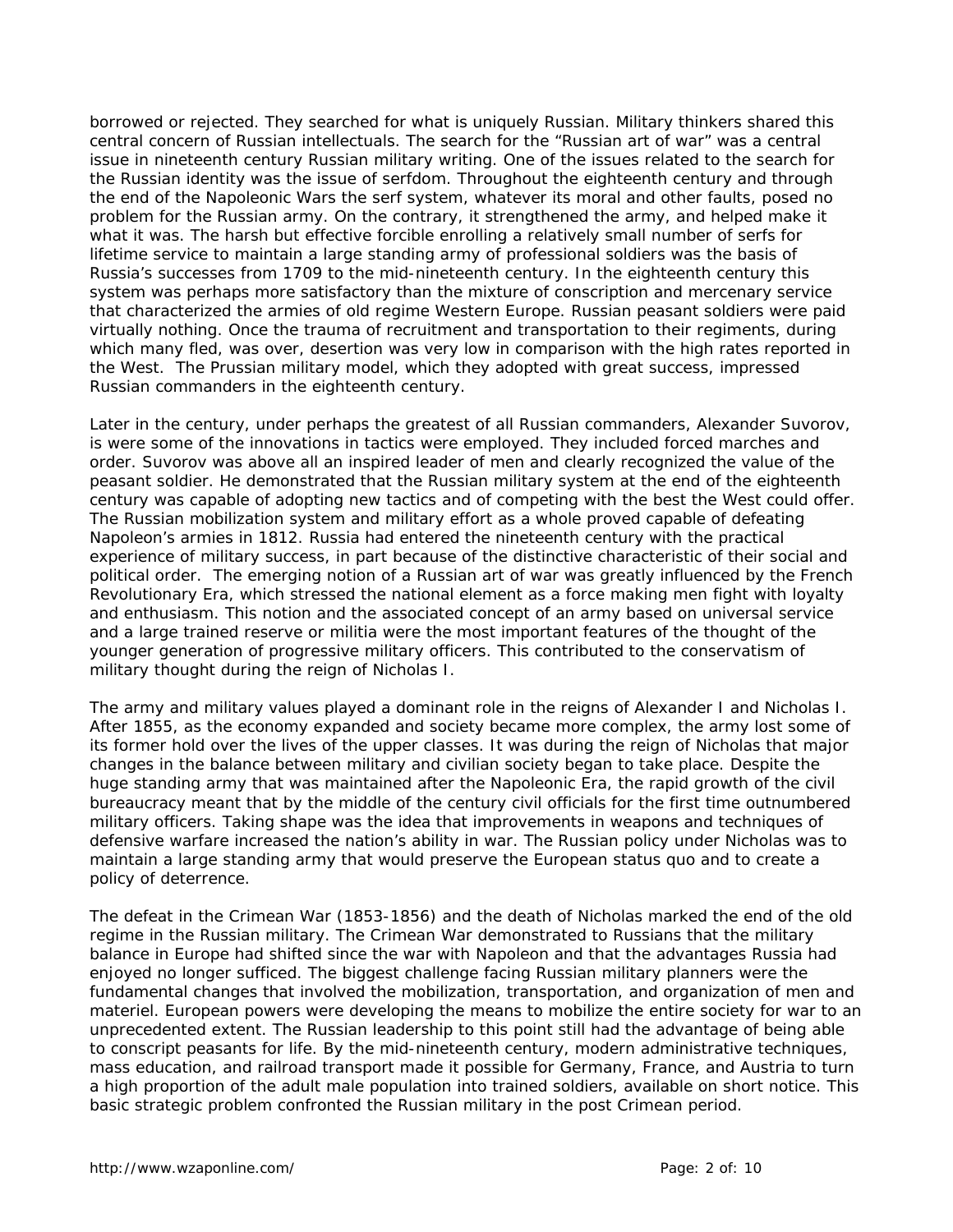Emerging from the bureaucracy of Nicholas I were a group of reformers who launched a wide range of major projects that were called the Era of the Great Reforms. The emancipation of serfdom was a centerpiece of the reforms. The main goals of the reform programs were to improve the administrative structure of the military, to shift to a system of short-term service with a reduced standing army and a large reserve force, and to raise the quality of military education of officers and enlisted soldiers. All of these efforts and especially the introduction of general conscription and improved education had broad public implications. By the mid 1870s, Russia had in place the basic structure of a modern continental European military system. The problem now was how to make it work and to develop a force comparable to that of the other major Continental powers. Manpower was no longer the issue. Russia introduced weapons comparable to those of its rivals. The basic problem was the budget and the size of the army. Even aside from a less than efficient administration, the long frontiers and the less extensive railroad network meant slower mobilization and the need for larger standing forces. It was believed that illiterate Russian peasants needed longer training than their Western counterparts did.

Russian military thought in the post-reform era down to the First World War did not focus on the growing problem of modern industrial war. Rather it centered on a historical dispute over the Russian art of war. Its advocates were intelligent men with a sense of mission and a pride in the military achievements of their nation that was stimulated by the general growth of Russian nationalism in the second half of the century. The humiliation of the Crimean War and the less than brilliant showing of Russia against Turkey (1877–1878) caused them to seek solutions in their own traditions, a search that lead inevitably back to Peter the Great and to Suvorov. The prevailing thought about war that developed was the basic notion that what really mattered in war is the will of men to fight. Defeat in the Russo-Japanese War (1905-1905) and the simultaneous near-revolution in Russia produced much discussion within military circles but no consensus beyond the need to strengthen the armed forces. Despite the lessons of the Russo-Japanese War about the importance of modern firepower and the difficulty of attacking entrenched positions, military thought did not change. The spirit and enthusiasm of the Japanese troops reinforced the Russian basic belief in the importance of morale.

After the Russo-Japanese War, General A. A. Neznamov, representing the "cutting edge" of pre-1914 Russian military thought, wrote in favor of deep offensive operations carried out not by cavalry but by strong combined-arms units to seize positions, such as mountain passes, necessary to continue the advance. The Red Army was more successful in the fluid fighting of the 1917-1921 Civil War, which included the use of forward detachments in the enemy's rear in the Urals, than the Imperial army had been in static warfare against Germany and Austria-Hungary. Red Army military thinkers soon exhibited a preference for maneuver over attrition warfare, as did Western strategists such as Fuller and Liddell-Hart.

Russia's large population enabled it to field a greater number of troops than Austria-Hungary and Germany combined in World War I, but its underdeveloped industrial base meant that its soldiers were as poorly armed as those of the Austro-Hungarian army were. In most engagements, the larger Russian armies defeated the Austro-Hungarians but suffered reverses against German forces. One of Russia's two invading armies was almost totally destroyed at the disastrous Battle of Tannenberg. In 1916, the Germans planned to drive France out of the war with a large-scale attack in the Verdun area, but a new Russian offensive against Austria-Hungary drew German troops from the west. These actions left major fronts stable and both Russia and Germany pessimistic about victory.

The onset of World War I exposed the weakness of Nicholas II's government. A show of national unity had accompanied Russia's entrance into the war, with defense of the Slavic Serbs the main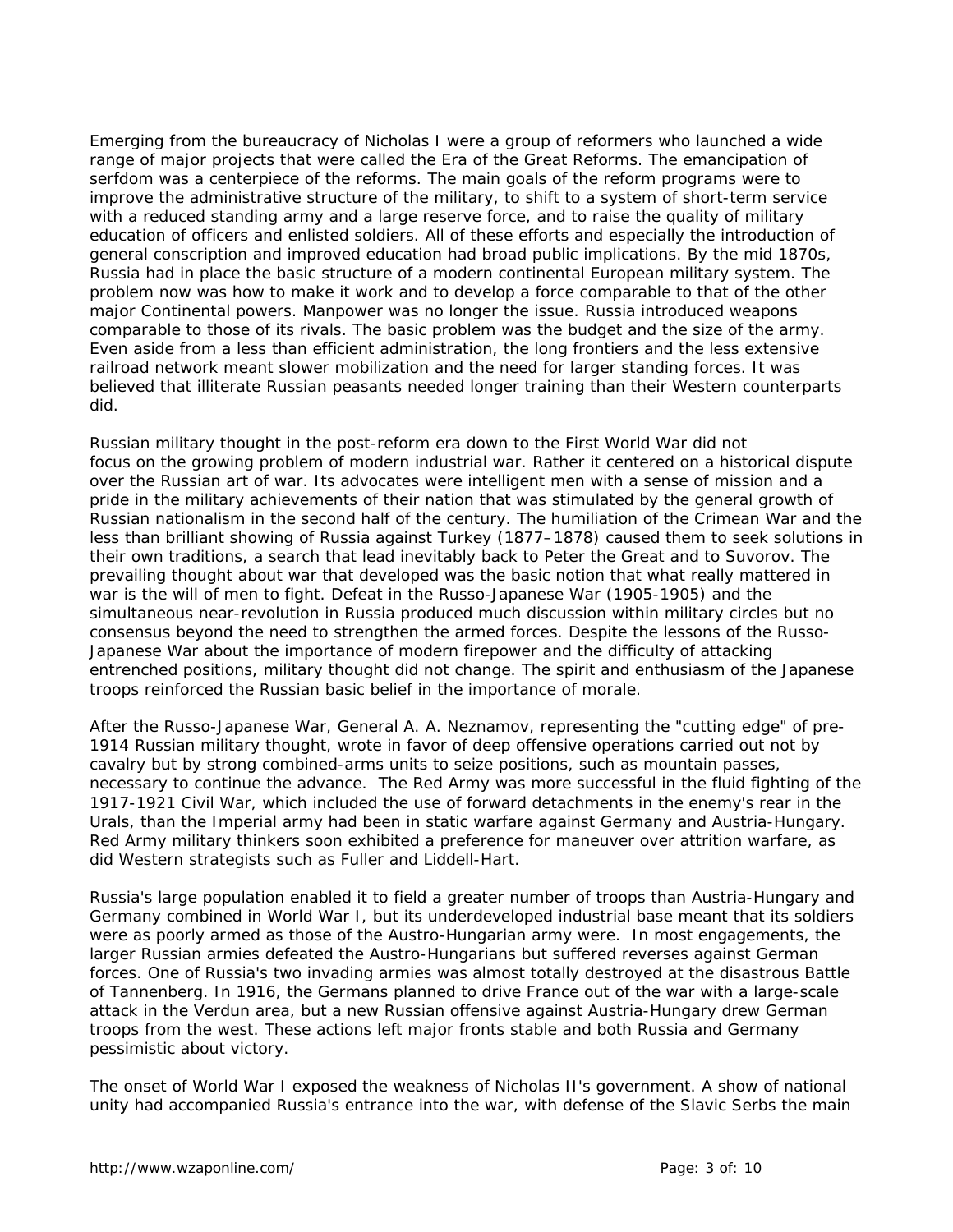battle cry. In the summer of 1914, the *Duma* (Representative Assembly) and the regional governmental committees expressed full support for the government's war effort. The initial conscription was well organized and peaceful, and the early phase of Russia's military buildup showed that the empire had learned lessons from the Russo-Japanese War. However, military reversals and the government's incompetence soon soured much of the population. While the central government was hampered by court intrigue, the strain of the war began to cause popular unrest. In 1916, high food prices and fuel shortages caused strikes in some cities. Workers, who had won the right to representation in sections of the War Industries Committee, used those sections as organs of political opposition. The countryside also was becoming impatient. Soldiers were increasingly insubordinate, particularly the newly recruited peasants who faced the prospect of being used as cannon fodder in the inept conduct of the war. The situation continued to deteriorate. In early 1917, deteriorating rail transport caused acute food and fuel shortages, which resulted in riots and strikes. Public support for the tsarist regime simply evaporated in 1917, ending three centuries of Romanov rule and the Russian revolution followed bringing a new military strategy.

Condoleezza Rice describes how the new Soviet military strategy had two parts: the politicalmilitary side, which attempted to define the purpose and character of military power, and the military-technical side, which determines how Soviet military forces will operate in the field. Until 1927, the Bolsheviks were preoccupied with the former. She writes: "Those issues settled, greater attention was given to strategic and operational issues. One of the outstanding characteristics of the late twenties and early thirties was the freedom of debate in the Red Army. The breadth and intensity of the debate is in marked contrast to the period a few years later, when Stalinist military science and the infallibility of Stalin himself crippled Soviet military thought. The exchange of ideas took place in a period in which the battlefield was changing rapidly. Soviet strategists regarded themselves as apart of the international community of military thinkers. The significance of the Russian Revolution was naturally upheld, but emphasis on the special character of 'the people's warfare' began to give way to hard analysis of the requirements of the new battlefield."

European soldiers were haunted by the costly trench warfare of the First World War, and the new technologies, particularly the tank, were thought to provide potential answers to the problem but the effective use of armor was not yet self-evident. Early solutions envisioned simply the incorporation of armor into existing battlefield arrangements, using tanks in support of infantry to break through the enemy lines, for example. Slowly, the potential for revolutionary new forms of warfare was recognized. The first treatise on this new warfare was written around 1928 by the head of the operations administration of the Red Army staff, V. Triandifilov. Triandifilov laid out a case for "successive operations" in battle. He argued that decisive victory could only be achieved if the enemy did not have an opportunity to regroup. He devoted considerable attention, therefore, not just to breaking through the enemy lines, but also to exploiting the penetration to deliver a decisive and annihilating blow. This theory of "successive operations" recognized the potential that armor, with more increased mobility and speed, held for deep operations. In the First World War, battle had usually been linear, concentrating on penetrating enemy lines. Triandifilov's formulation recognized the importance of operating in depth against the enemy's supporting units and lines of communication. The new Soviet theorists broadly agreed that future war would be long and would involve large armies. By the late 1920s, it was accepted that the army needed to modernize. Mikhail Tukhahevsky, who in 1928 was commander of the Leningrad Military District, was able to experiment with new ideas. His conclusions identified him as a proponent for modernization and mechanization. He said, "Revolutionary spirit, without the necessary equipment, cannot triumph in a future war."

By 1932, the Red Army was at the forefront of efforts to develop the link between tactics and strategy into an operational doctrine. Mechanization of the force began to give the Red Army the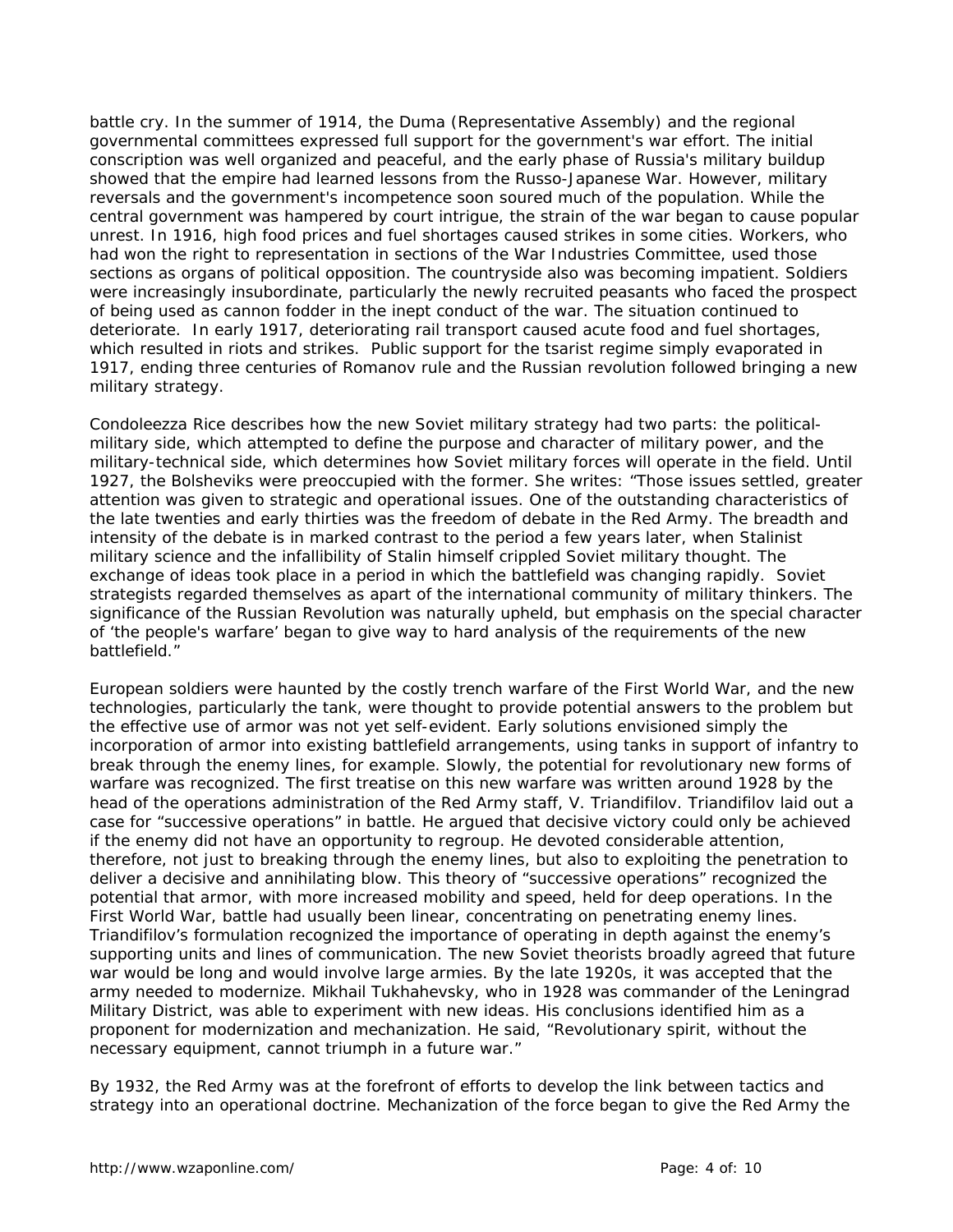means to conduct battles in accordance with the key tenets developed under the broad title of operational art of war. Technological advances incorporating increased weapon ranges, mobility, and destructive power now enabled the Red Army to strike the enemy simultaneously throughout the entire depth of his position. This view of the new battlefield won supporters in the Soviet military hierarchy, and plans for equipping and training the Red Army were increasingly formulated on the basis of combined-arms operations in depth.

The new Red Army faced dangers rising in both the East and West. Japan's designs on Siberia and the weakness of Soviet Far Eastern defenses were cause for concern. Soviet forces were placed on alert and moved to the Soviet-Manchurian border. From 1933 to 1936, relations between the Soviets and Japanese were strained. Eventually, skillful diplomacy, the deterrent effect of a Soviet buildup and the creation of the Soviet Pacific Fleet in the East prevented war with Japan. Trends in the West were equally disturbing with Hitler's rise to power. Some, among the members of the Soviet High Command, were convinced that the threat lay primarily to the West. Preparatory steps were taken there as well, with the shifting of Soviet forces to the European theater of operations, the construction of supply facilities, the hurried mobilization and training of reserves. In spite of their concern about German danger, Soviet commanders continued their contacts with their former "Prussian" collaborators and some began to question the anti-German front forming in the West. Stalin, engaged in delicately balanced diplomatic maneuvers, was apparently troubled by the tendency of some of his officers, among them the independent Tukhahevsky, to depart from strictly military concerns. Stalin believed he had overwhelming evidence that many generals were pro-German and politically unreliable. In 1937, the secret police moved quickly and massively against the Red Army Command. Roughly, sixty percent of officers at the level of division commander or above were purged and killed, including Tukhahevsky.

Stalin's purges silenced the doctrine of deep penetration. Proponents of positional warfare, a strategy dependent on defensive fortifications and maintenance of territorial position, began to reformulate military strategy. Operating in a chaotic environment, however, they did not have time to change the course of Soviet training and thought. As a result, the Soviets were caught between preparations for the war of maneuver and the war of position, and were not ready for either. Stalin was convinced that the coming war would have two phases. The first would involve the capitalist powers, with the Soviet Union neutral in the conflict. Stalin felt the key was to prolong the first phase as long as possible. He was so fearful of provoking war with Germany that he refused to allow the High Command to undertake precautionary mobilization of forces, even when irrefutable evidence of German troop movements was available. When war did come on June 22, 1941, the Soviet state was not fully prepared. As in 1918, the Germans were only a few hundred kilometers short of destroying Russia. Still caught between two military doctrines, the Soviet forces fought so poorly that Western intelligence estimated the fall of Moscow in four weeks.

In *Stalingrad to Berlin: The German Defeat in the East*, Earl Ziemke describes how under the shock of invasion, the Soviet Government responded predictably with a series of decisions aimed at centralizing military and political controls and strengthening the influence of the Communist Party. Secret police units were organized to set up blocking detachments behind the front to catch stragglers and prevent unauthorized retreats. On the frontier, surprise soon turned to confusion and in not a few instances panic. To hold with the first echelon until a counterattack could be prepared remained the whole basis of the initial Soviet strategy. A reserve front of four armies created on the third day of the invasion in the most endangered sector due west of Moscow was first ordered to be ready to counterattack. Still trying to halt the retreat, Stalin had the Commanding General of the West Front and his staff shot. Henceforth an officer who permitted a retreat forfeited his life.

The German invasion forced the Soviet regime to do far more than redeploy the five armies of its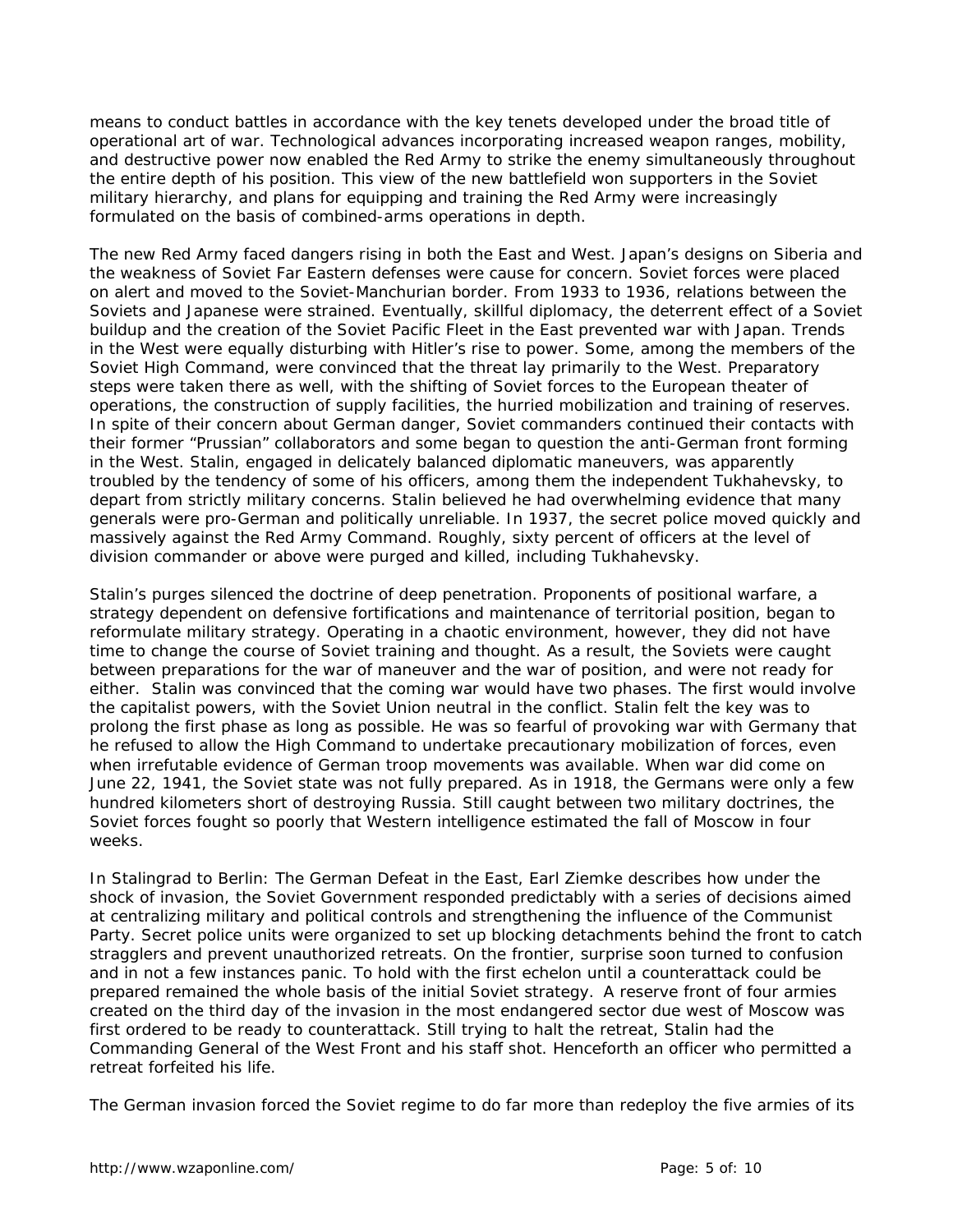reserve. During the first weeks of the war, Moscow made fundamental changes in its command and control, unit organization, and military industrial plant location. In the crisis, the Soviets temporarily abandoned many of their prewar doctrinal concepts, making the first of many painful but effective adjustments to the reality of modern war. The process of Soviet adjustment to the challenges of war continued during the winter and spring of 1941-1942. Throughout 1941, most Soviet commanders had attempted to apply the prewar concept of deep operation without having sufficient forces to achieve the necessary concentration at a critical point. In December 1941, Marshal Zhukov ordered the creation within the Western Front of shock groups to concentrate the few available full-strength units at specific weak points in the German defenses. This technique, plus fresh troops from the Soviet eastern military districts, allowed the Moscow counteroffensive to achieve initial success. However, the German Army foiled these initial successes.

Soviet leadership began to realize that they had to make adjustments in the way they fought the war. Entire industries were moved eastward to the Ural Mountains and space was traded for time. The most important alteration occurred in the area of defensive strategy and tactics. When the Russians did retreat, they had found it difficult to maintain order. The most successful part of the Soviet retreat, the scorched-earth policy, was learned through experience. This policy involved the total destruction of everything in their path, as they retreated, that might be usable to the Germans. The lack of attention to defense was reversed with the Field Regulation of 1942, which stated that defense was a normal from of combat. However, offense was still hailed as the fundamental aspect of combat action for the Red Army. The Soviets went to great lengths to encourage their forces to defend in depth and to use active, flexible tactics.

Slowly, the Soviet command began to reverse the catastrophic events of early 1941 and 1942. The entire country was enlisted in the support of the war. Large portions of Soviet industry were moved eastward, sometimes brick by brick, out of the reach of the advancing Germans. In seeking support from the population, Stalin dropped distinctions between proletarian and peasant, communist and nationalist. Effective resistance by the population helped bolster the efforts of the Soviet forces at the front. They were stirred by the heroic music of the finest Soviet composers that was written expressly for the war effort. The battle against the Germans became a struggle for Mother Russia, and was called the "Great Patriotic War." The leadership of the Red performance improved in the course of fighting through initiative and flexibility in the field. The Army improved as commanders who lacked ability failed to survive. Soviet soldiers did not know how to maneuver defensively. According to German observers, they stubbornly held their positions well beyond the point at which retreat would have been advisable. The troops were told that if captured by the Germans, unthinkable acts of brutality and torture would occur. One of the reasons for their stubbornness of the Russian soldiers were the political commissars assigned to front line units with orders to shoot anyone who did not fight. The commissars countersigned every order issued and signed by military commanders, down to regimental or equivalent level. They were involved in launching tactically senseless attacks and accepted catastrophic losses to slow the Germans, and convince the people that they could halt the invader.

On the evening of January 5, 1942, the Soviet High Command assembled for a fateful meeting. On the agenda was the scope, form and timing of the Red Army's offensive operations, the transition to a general counteroffensive, which, with the Wehrmacht now reeling and shocked by the Red Army's stand at Moscow, could be of immense significance for the course of the war. John Erickson describes in *The Road to Stalingrad: Stalin's War with Germany* how Stalin viewed the Germanys to be in disarray because of their defeat at Moscow and their exposure to the harsh winter. The High Command believed this moment to be favorable for the transition from defense to offense. The plan of offensive operations was planed on a large scale. Instead of concentrating on German Army Group Center, they proposed to expand outwardly to every Soviet front. Some in the High Command did not believe that the large offensive could be logistically supported. Stalin stated: "We must grind the Germans down with all speed, so that they cannot attack in the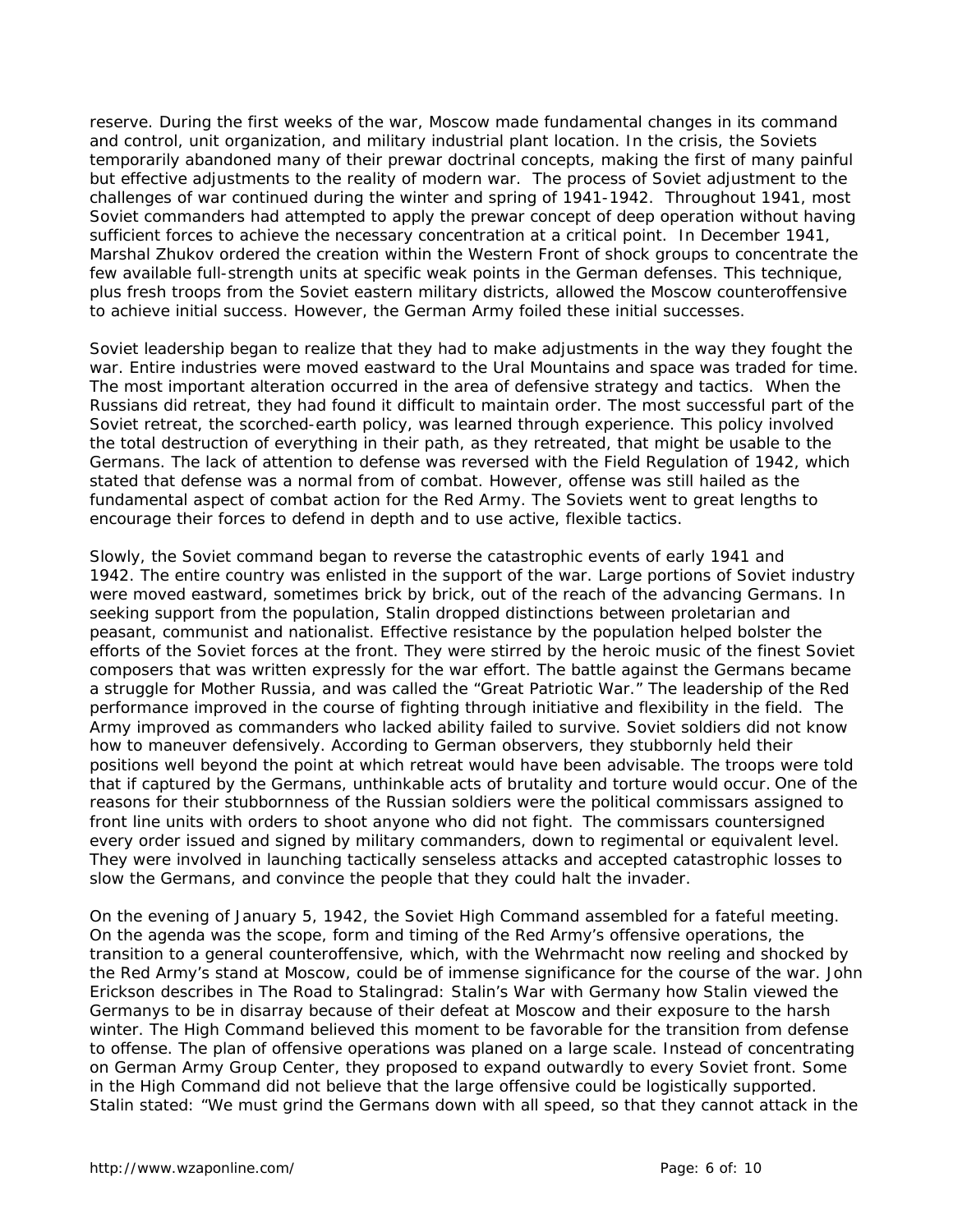spring." With this, the conduct of the war changed from Defense in Depth to Deep Operations.

By January 1942, however, the Russian attackers were spread out and lacked the mobility to move faster than their German opponents. Although Stalin never admitted his failure to mass forces, the Red Army institutionalized such concentrations for future operations. All front commanders were required to use shock groups for offensive action, focusing their forces on a narrow frontage to achieve overwhelming superiority of strength against a single German unit. In addition to endorsing the concept of massing forces in depth for offensive breakthroughs and exploitation, some Soviet commanders embraced the idea of density and depth in defensive systems. The brief taste of victory from December 1941 to January 1942 encouraged the Soviet dictator to believe that his opponents were vulnerable if the Red Army could mass sufficient mechanized forces to launch a renewed offensive in the summer of 1942. New mechanized forces required new equipment. Despite the enormous dislocation involved in relocation its industry, the Soviet Union was already beginning to out-produce German factories. During the lull of early 1942, the Russians sought to return to prewar concepts and organization. In order to match the German panzer forces; the Russians resurrected the idea of independent, combined-armed mechanized units. The successful defense of Moscow and Leningrad, in which dense, integrated trench systems were first used, set a precedent in the neglected field of defensive tactics. Antitank defenses, whereby minefields and antitank guns were designed to support each other, were finally established along the most likely avenues of enemy attack. In practice, most commanders lacked the forces necessary to establish such defenses until 1943, but the concept and the first few tentative experiments were in place by the spring of 1942. Eventually, the improvement in defensive operations gave the Soviets the opportunity to return to the offensive operations they had been training for before Stalin's purges. Counterattacks were used successfully in conjunction with defense after 1942, but the decisive phase of the war really arrived in the fall of 1942 at Stalingrad, the battle hailed by the Soviets as the turning point of the war. There, the Soviets finally fought the war of maneuver for which they had prepared. At Stalingrad and later at the decisive battle of Kursk, the Soviets relied on surprise, maneuver, overwhelming firepower, and aimed at the annihilation of the enemy. The use of armor for operations in depth was finally achieved.

As the war in the Soviet Union entered its third year in the spring of 1943, Soviet planning for the coming summer concentrated on offensive operations. Ziemke writes: "One consideration which must have weighed heavily in the Soviet High Command's decision to undertake a summer offensive was the knowledge that the Soviet Army had passed beyond its apprenticeship." In two years, Stalin's generals had learned much and, not content to be blind imitators, had adapted the German methods to suit their own capabilities and limitations. While they had not attained the facility of the Germans, they had, at least at the upper command levels, acquired the flexibility so conspicuously lacking earlier. Additionally, they had improved their large-scale offensive tactics. The German technique of blitzkrieg had been to deliver the decisive stroke with precision, speed, and economy of effort. Its distinguishing characteristics had been penetration and avoidance of broad frontal engagements. To the German staffs the concentration of force at the most advantageous point was the very core of military art. The Russians, on the other hand, favored a broader lateral scope and more conservative execution. They adopted the breakthrough and penetration as basic tactical maneuvers bur preferred to achieve the decisive effect by a few deep thrusts. They also accepted the breadth of the front rather than by one or a few deep thrusts. They also accepted the principle of the concentration of force at the most advantageous point, but usually their concentration in the zone of the main effort was less pronounced than in the German practice. For the Russians, the main effort was usually built up by successive thrusts.

The Russians claimed that Stalingrad was the classic encirclement battle, however, they did not employ the double envelopment as frequently as did the Germans. More often, they were content with a single thrust or multiple thrusts, the objective being not so much to achieve a deep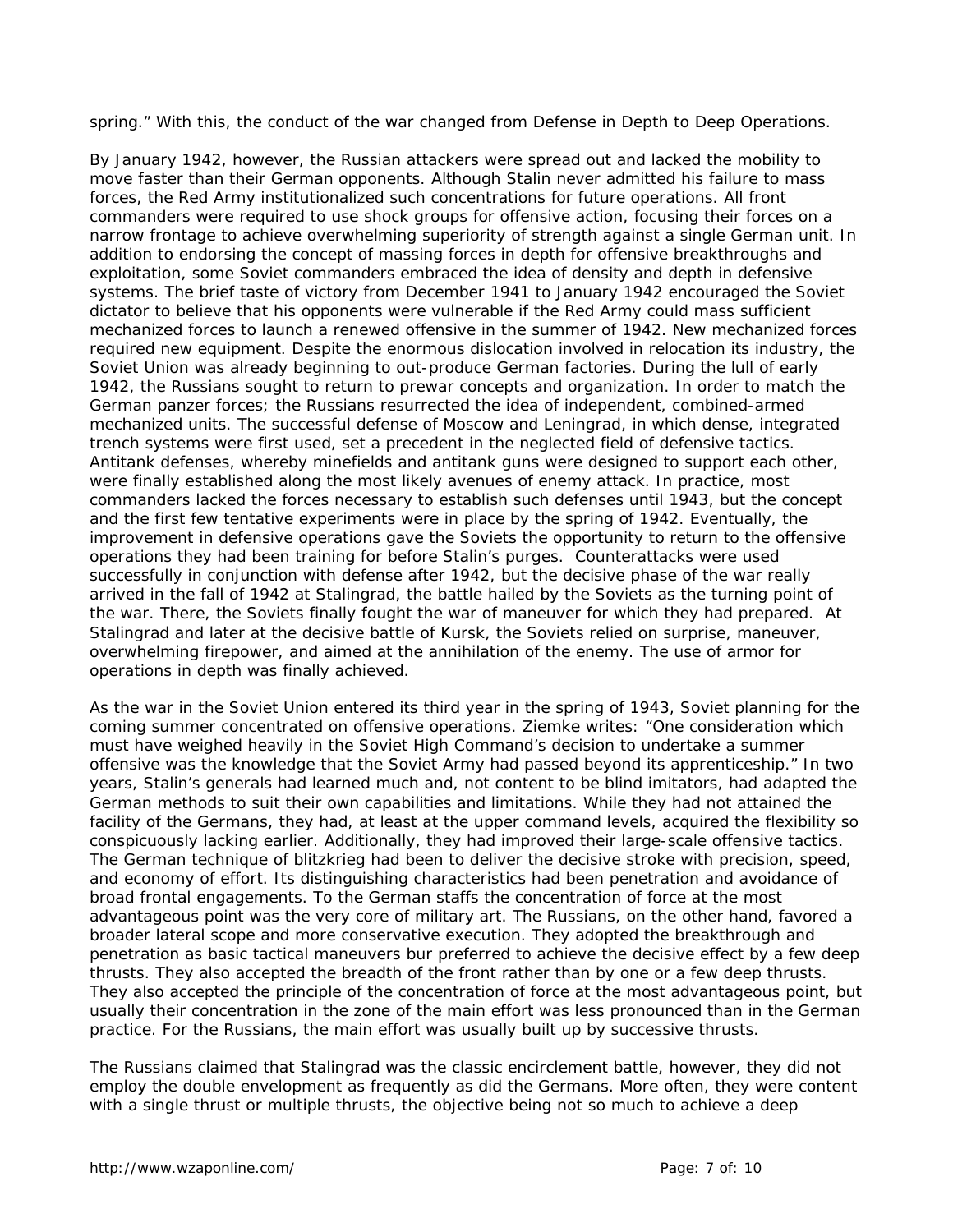penetration along one line of advance as to force the opponent back on a broad front. Those tactics were particularly suited to southern Russia where the successive, roughly parallel rivers afforded natural defensive lines. Thrusts from one river line to the next could be depended on to bring the German front with them. The first objective of German offensives, in theory at least, had been to annihilate the enemy main force quickly. The purpose was not to gain ground or merely alter the respective positions of the opposing forces but to produce a decision. The Russians, for their part, cared less for speed or the fatal stroke; they were content to wear the enemy down blow by blow. Ziemke states: "Contrary to the general conception that the Russians were relatively indifferent to geographical space, they were inclined to recon their victories as much in terms of ground regained as in terms of damage to the enemy or other tactical advantage. Their ultimate objective was to annihilate the enemy, but by the cumulative effect of repeated offensives, not by the single battle – by weight rather than by the skillful blow."

As they transitioned from defensive operations, the Russian depth of their single thrust was limited by considerations of control and supply. Since the offensive by nature made it difficult to plan in detail beyond the first few days of fighting, increasingly unforeseeable factors came into play as the advance proceeded. The result was that the burdens on the initiative and judgment of the field commander, and on the troops themselves, increased. The Soviet supply system, while it could on occasion perform near miracles of improvisation, was not equipped or organized to handle in a routine fashion the logistics of rapid advances over long distances. The Soviet soldier, who subsisted almost exclusively on what he could carry in the sack he customarily slung over his shoulder, out of necessity, was an expert scrounger. The armies were expected to forage and collect booty.

In the last days of February 1944, the Russians had moved the front over two hundred miles to the west in less than three month, and as they withdrew the Germans devastated the whole countryside and razed the towns. It was the Russian's first experience of an offensive war of movement on a large scale, and they were finding it very different from the fluid fighting of 1941 and 1942, when they had been falling back toward their supply dumps and railheads. During that period, the forward troops had always been traveling to meet, instead of away from, supplies and reinforcements. By July 1944, the Red Army occupied all of eastern Poland, the very boundaries, that they had seized in 1939. The Red Army, now very powerful, continued west decimating the German Army along the way finally ending its offensive with the capture of Berlin and the surrender of the German army.

Since the time of Peter the Great, Russia has adopted the military methods of the west while developing its own unique character in the evolution of military thought. Filled with contradictions, the tensions between political activity and the military offensive remained largely unresolved until after the German invasion in 1941. The Soviet fixation on offensive forces, concepts, and techniques in the late 1920s and 1930s obscured similar work on defense at the strategic, operational, and tactical level. Soviet brainpower and resources focused on the creation of shock armies, mechanized forces, and airborne forces; all those elements critical to achieving strategic offensive success through the conduct of deep operations and deep battle. By the Soviet's own admission, this fixation on the offensive caused them to pay too little attention to strategic, operational, and tactical level defensive operations, a deficiency vividly evident in 1941.

Soviet victory on the Eastern Front was a product first and foremost of the Soviet defensive effort. Only successful defense could have paved the way for offensive victory. Moreover, the development of strategic and operational defenses depended directly on the Soviet ability to stop German offensive action at the tactical level. Soviet development of effective tactical defenses was a long and difficult process. It involved changing the offensive mind-set of Soviet officers. It also entailed the training of a generation of officers capable of ably controlling forces at the tactical level and the fielding of equipment of the type and in the numbers necessary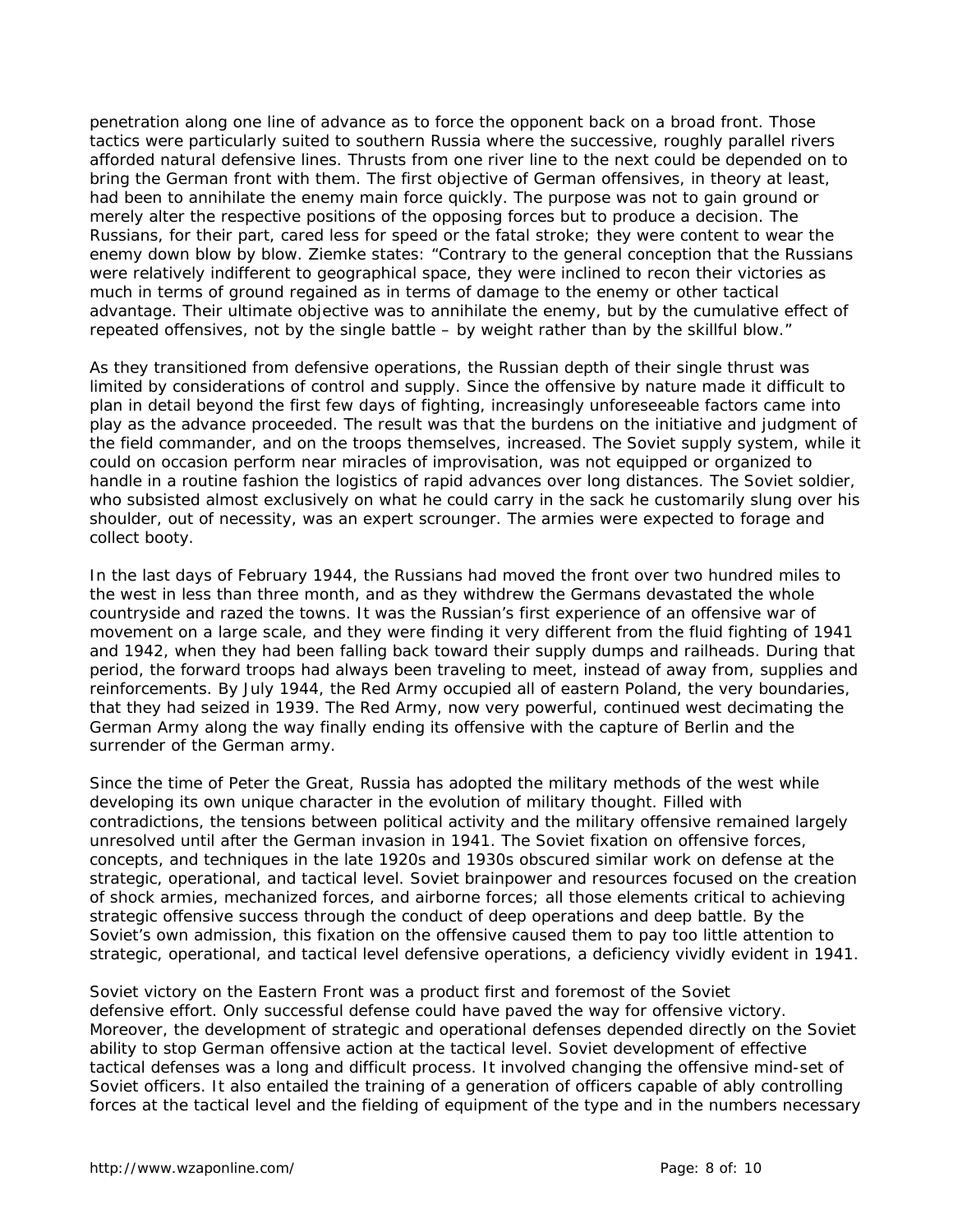to conduct successful combined arms defense. Development of tactical defense concepts involved a process of education that began in June 1941 and continued throughout the war. The fruits of that education were apparent at the Battle of Kursk. By February 14, 1943, the Soviets seemed unstoppable, recapturing the major city of Kharkov from the Germans. The Red Army war machine had grown more powerful while that of the Germans proportionally declined.

By 1945, Russian military thinking had evolved to the point where the political and military lines became blurred. The ability to mobilize industry to support a protracted war was decisive. The determination of the Soviet soldier and the ability of the command to mobilize, train, and commit a never-ending supply of manpower triumphed over the enemy. Although the "Great Patriotic War" taught Russia never again to ignore defensive preparation, the counteroffensives launched at Stalingrad and Kursk vindicated the predominance of the offense on which the modern Soviet military thought was founded. German forces overextended and stretched thinly into hostile territory, were ultimately no match for the vastness of a Russia and the evolved Russian military thought put into action. Just as Russia had entered the nineteenth century with the practical experience of military success, in part because of the distinctive characteristic of their social and political order, they won in World War II for many of the same reasons not the least was the transition from Deep Operations to Defense in Depth and back to the offensive when the time was right.